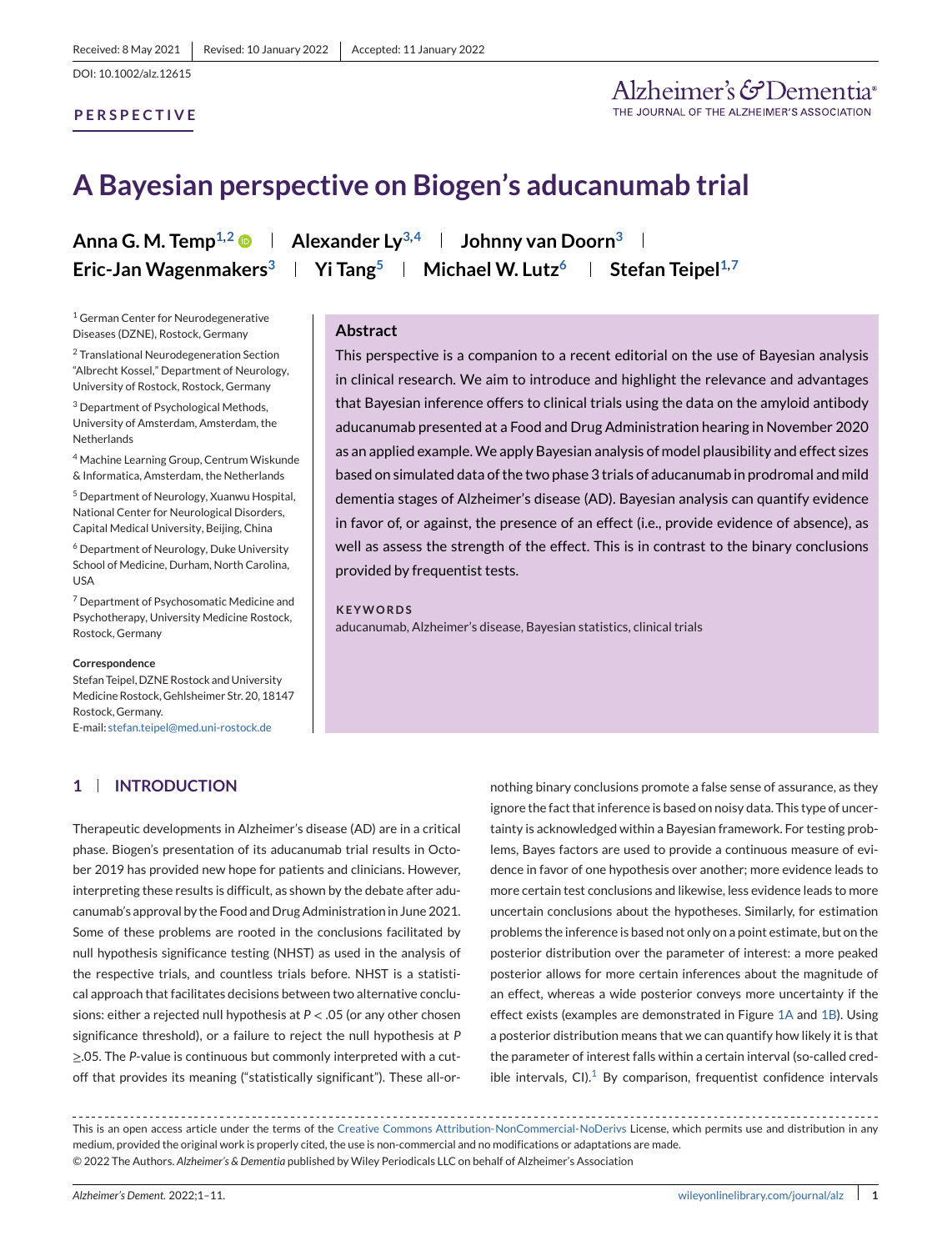<span id="page-1-0"></span>

**FIGURE 1** A, The prior and posterior plot shows that given that the effect of aducanumab exists, it is likely to be small. Effect size estimate based on data without the rapid progressors. Figure from JASP. B, The prior and posterior plot shows that given that the effect of aducanumab exists, it is likely to be small. Effect size estimate based on data with the rapid progressors. Figure from JASP. CI, credible interval; JASP, Jeffreys's Amazing Statistics Program

Kendall's τ

will—at best—contain the true value in a fixed proportion of repeated samples.<sup>[2](#page-9-0)</sup>

Issues surrounding NHST are manifold and affect trial results in three crucial areas: first, theoretical limitations of this approach to probability as highlighted by the editorial and discussed at length elsewhere; $1,3-8$  second, the limited and perhaps overconfident conclusions, which do not acknowledge uncertainty, as discussed above; and third, frequent misinterpretation of these conclusions. Concerns about the prevalence of such misinterpretations have been raised by statisticians since at least the 1980s.<sup>4,9-12</sup>

The current perspective aims to draw readers' attention to another statistical framework: the more intuitive Bayesian understanding of probability that is being advocated for in the editorial. We believe it is time to promote Bayesian inference techniques to a wider audience within the community of AD researchers, as they are still somewhat niche: of the current literature under PubMed's MeSH (Medical Subject Headings) term "Alzheimer disease," approximately 0.24% apply Bayesian modeling techniques.

We simulated Biogen's aducanumab data and re-analyzed these data using Bayesian techniques. We simulated our data as the original data are not available for public use.

We used Bayesian equivalents of the frequentist analyses performed by Biogen to reveal how a Bayesian perspective can be more informative. First, we used Bayes factors to quantify the evidence supporting the hypothesis of presence over the hypothesis of absence of aducanumab's treatment effect, on the primary cognitive outcome as measured by the Clinical Dementia Rating Sum of Boxes (CDR-SB<sup>13</sup>). Hence, Bayes factors were used to infer whether the effect exists. Second, provided that the effect exists, posterior distributions were used to (1) estimate the size of the effect, and (2) provide a measure of uncertainty about this estimate. We believe that Bayes factors and posteriors can provide informative statements that are useful for patients, physicians, and the research community as a whole.

### **2 MATERIAL AND METHODS**

#### **2.1 Data generation**

The presented data were simulated based on summary statistics of Biogen's aducanumab trial, $14$  available here: [https://www.fda.gov/](https://www.fda.gov/media/143502/download) [media/143502/download.](https://www.fda.gov/media/143502/download) Data used include study membership (301, "ENGAGE" [NCT02477800] vs. 302, "EMERGE" [NCT02484547]) and treatment group membership (placebo vs. low-dose aducanumab vs. high-dose aducanumab). The outcome we simulated was mean change in CDR-SB. If aducanumab was effective, then we would expect a numerically smaller mean change in CDR-SB in both treatment groups than in the placebo group in our data. A smaller mean change in CDR-SB would indicate that participants treated with aducanumab decline more slowly than participants in the placebo group. We simulated the data based on the means of Biogen's original sample, reported in Tables 35 and 36 on pp. 229—230 of their report.

Biogen claimed that the presence of rapid progressors may have distorted their conclusions. Lacking a "precedent in clinical trials for defining rapid progressors" (p.  $69^{14}$ ) in their data analysis "[a] cut-off of change > 8 points on CDR-SB was chosen as the primary definition of rapid progression. This is four-fold the upper limit of the anticipated mean decline in this study population and, therefore, is an extreme change compared to typical progression" (p.  $69^{14}$ ). The summary statistics reported in Table 35 and 36 in the briefing are based on the data with the rapid progressors filtered out. To adequately simulate the number and CDR-SB of the rapid progressors, the histogram on p. 228 of the briefing was consulted. The original report did not contain standard deviations; we derived those from the standard errors in Table 9 (p. 177<sup>14</sup>) for study 302, and in Table 15 (p. 190<sup>14</sup>) for study 301. The R code used to simulate these data can be found in the supporting information, "Biogen Sim Code.R". The simulation to produce our data was run once.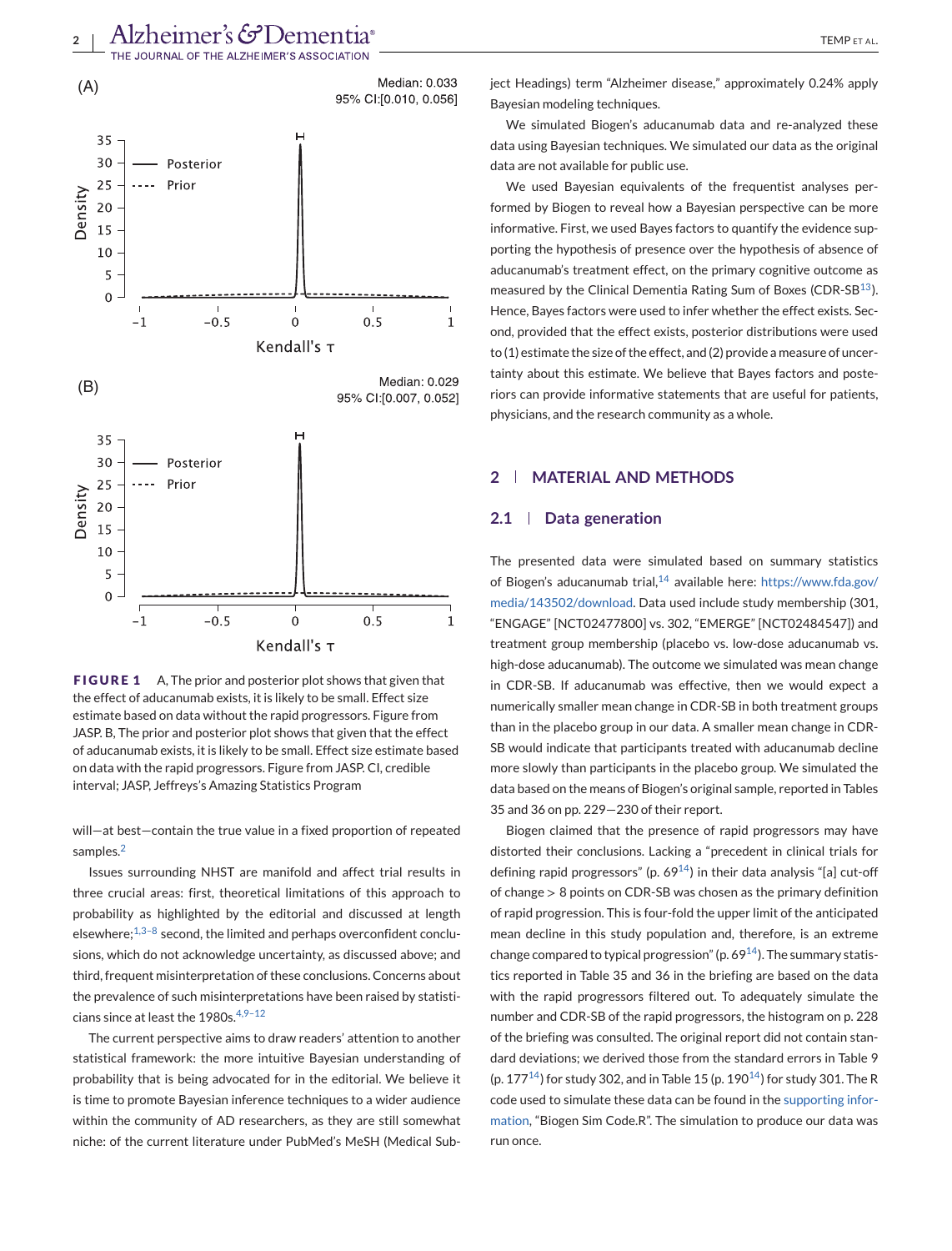#### **TABLE 1** Descriptive statistics of the simulated change in CDR-SB over 78 weeks, excluding rapid progressors

|              |                        |               |       |           |     | 95% CI |              |
|--------------|------------------------|---------------|-------|-----------|-----|--------|--------------|
| Study number | <b>Treatment group</b> | Biogen's mean | Mean  | <b>SD</b> | N   | Lower  | <b>Upper</b> |
| Study 301    | High aducanumab        | 1.38          | 1.380 | 2.020     | 546 | 1.210  | 1.550        |
|              | Low aducanumab         | 1.28          | 1.280 | 1.990     | 542 | 1.112  | 1.448        |
|              | Placebo                | 1.47          | 1.470 | 1.990     | 541 | 1.302  | 1.638        |
| Study 302    | High aducanumab        | 1.24          | 1.240 | 1.940     | 542 | 1.076  | 1.404        |
|              | Low aducanumab         | 1.37          | 1.370 | 1.980     | 539 | 1.202  | 1.538        |
|              | Placebo                | 1.66          | 1.660 | 2.030     | 544 | 1.489  | 1.831        |

Abbreviations: CDR-SB, Clinical Dementia Rating Sum of Boxes; CI, credible interval; SD, standard deviation.

**TABLE 2** Descriptive statistics of the simulated change in CDR-SB over 78 weeks, including rapid progressors

|              |                        |       |           |     |       | <b>95% CI</b> |  |
|--------------|------------------------|-------|-----------|-----|-------|---------------|--|
| Study number | <b>Treatment group</b> | Mean  | <b>SD</b> | N   | Lower | <b>Upper</b>  |  |
| Study 301    | High aducanumab        | 1.516 | 2.273     | 555 | 1.327 | 1.706         |  |
|              | Low aducanumab         | 1.359 | 2.149     | 547 | 1.179 | 1.540         |  |
|              | Placebo                | 1.528 | 2.097     | 545 | 1.352 | 1.705         |  |
| Study 302    | High aducanumab        | 1.319 | 2.100     | 547 | 1.143 | 1.495         |  |
|              | Low aducanumab         | 1.433 | 2.106     | 543 | 1.255 | 1.610         |  |
|              | Placebo                | 1.725 | 2.161     | 548 | 1.544 | 1.906         |  |

Abbreviations: CDR-SB, Clinical Dementia Rating Sum of Boxes; CI, credible interval; SD, standard deviation.

### 2.1.1 Variables

Variables in the data set include "studynumber," which distinguishes between study 301 and 302; "group," which distinguishes the treatment groups of high-dose aducanumab, low-dose aducanumab, and placebo; and "progressionspeed," which distinguishes between rapid progressors and non-rapid progressors as dichotomized by Biogen. The latter variable is used to exclude, that is, filter out, rapid progressors from the analyses where necessary. The outcome variable represents the change in CDR-SB. The simulation code, resultant data set, and Jeffreys's Amazing Statistics Program (JASP)-derived HTML results files can be found on the Open Science Framework: <https://osf.io/scwaj/>

### 2.1.2 Descriptive statistics

The simulated means and standard deviation of CDR-SB change excluding the rapid progressors can be found in Table 1.

The descriptive statistics in Table 1 correspond to those reported for Biogen's original non-rapid progressors (Tables 35-36, pp. 229-230 $^{14}$ ). When including the rapid progressors, we obtained the descriptive statistics of CDR-SB change shown in Table 2.

### **2.2 Statistical analysis**

Analyses based on these simulated data were conducted in JASP.15 For the simulation and the subsequent analyses, the seed was set to

8735. We opted for JASP's default JZS priors on the parameters, and the a priori assumption that each hypothesis/model under investigation is equally likely. Instead of *P*-values, the analysis provides Bayes factors. When denoted as  $BF_{10}$ , the Bayes factor quantifies the evidence in the observed data in favor of model "1" against model "0." For instance,  $BF_{10} = 7$  implies that the data are 7 times more likely under model "1" compared to model "0." Analogously,  $BF_{10} = 1/3$ , which is equivalent to  $BF_{01} = 1/BF_{10} = 3$ , implies that the data are three times more likely under model "0" compared to model "1." Bayes factors are best interpreted as continuous measures of evidence, but the following qualitative descriptions of strength of evidence can help with the communication and interpretation of  $BF_{10}$ : 1-3 for anecdotal evidence, 3-10 for moderate evidence, 10–30 for strong evidence, 30–100 for very strong evidence, and  $BF_{10}$  > 100 for extreme evidence favoring model "1" over model "0"; for example, the alternative hypothesis against the null hypothesis. Conversely, 0.33–1.00, 0.10–0.33, 0.03–0.10, 0.01– 0.03, and  $BF<sub>01</sub> < 0.01$  indicate evidence for model "0" over model "1"; for example, the null against the alternative hypothesis.  $BF_{10} = 1$ indicates that there is no evidence favoring either of the competing hypotheses.<sup>[16](#page-9-0)</sup>

### 2.2.1 | Analytical strategy

First, we conducted frequentist analyses of variance, in analogue with Biogen's provided strategy: testing the relevance of the treatment grouping factor (high dose, low dose, and placebo treatment), separately for each study. These confirmed that our simulated data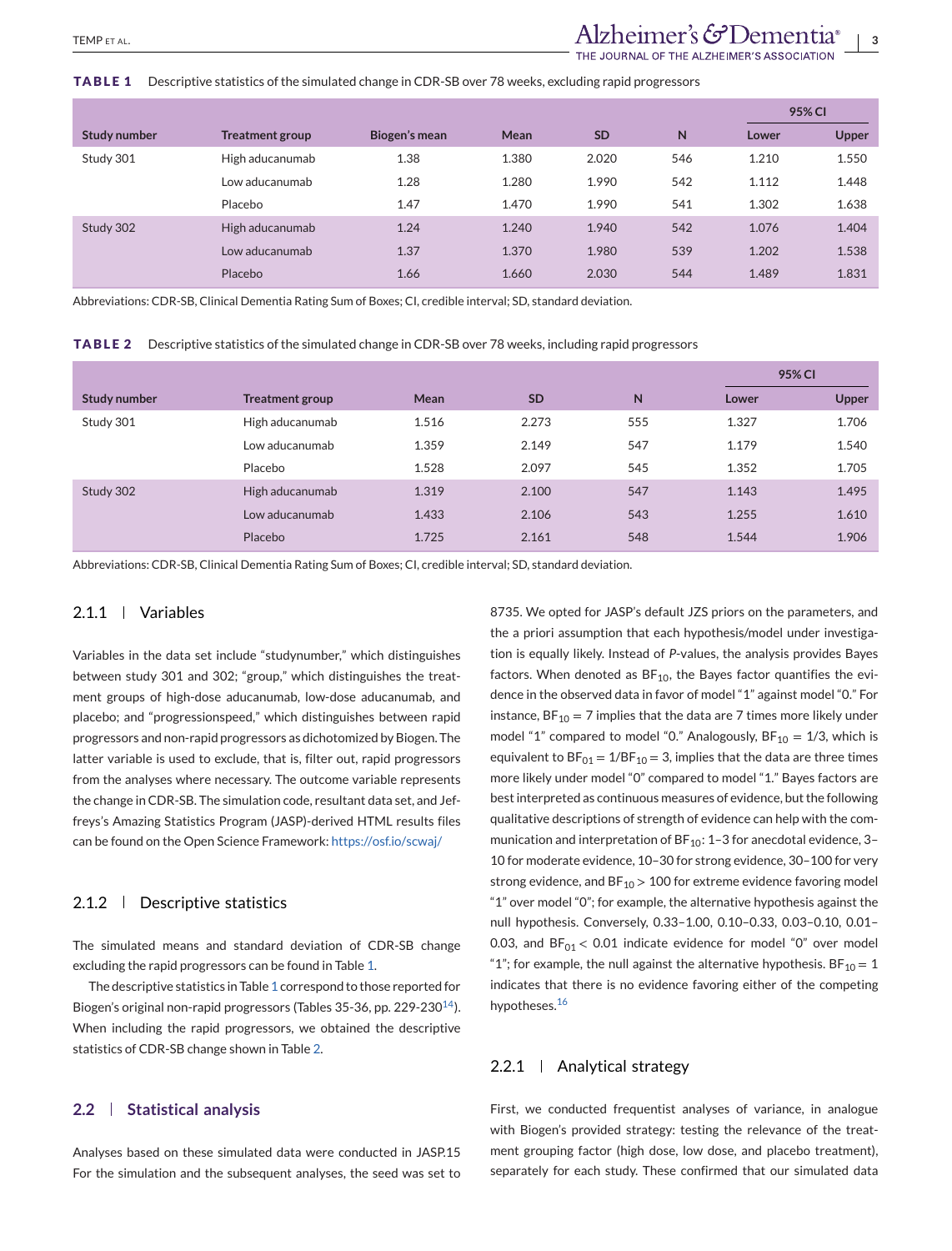yield conclusions resembling the ones based on the original data. For the Bayesian perspective we replicated these analyses of variance (ANOVAs) in the Bayesian framework to quantify the amount of support for the hypothesis that aducanumab's treatment effect is present over its absence indicated by the simulated data. To investigate claims of Biogen's post hoc analysis, we ran another Bayesian ANOVA to investigate whether for rapid progressors inference about aducanumab's treatment was different across both studies and all treatment arms. Last, provided aducanumab's treatment effect on CDR-SB exists, we conducted Kendall's tau correlation analysis to estimate the size of the treatment effect. Kendall's tau is robust to outliers and violations of normality, making it suitable for our simulated data. $17,18$ 

# **2.3 Quantifying the evidence in favor of the presence over the absence of an effect of aducanumab on CDR-SB**

# 2.3.1 | Replicating Biogen's original (frequentist) results

Biogen found no treatment effect in study 301, only in study 302, even when excluding rapid progressors  $(P = .012$  in the high-dose group, p. 41). Here, their null hypothesis was that there was no effect of aducanumab on CDR-SB in either study. A frequentist re-analysis of our simulated data confirmed that the null hypothesis may be rejected for study 302, including rapid progressors  $(F<sub>(2.1635)</sub> = 5.33, P = .005,$  $\eta^2$  = 0.006). In study 301, the simulated data failed to reject the null hypothesis when including rapid progressors  $(F_{(2,1644)} = 1.03, P = .357,$  $\eta^2$  = 0.001) and when excluding them (F<sub>(2,1626)</sub> = 1.22, P = .295,  $\eta^2$  = 0.002). This shows that our simulated data behaved comparably to the original data, providing the same conclusions: the null hypothesis of no effect would be rejected in study 302, but not in study 301. Notably,  $P = .295$  indicates the failure to reject the null hypothesis, which is not the same as supporting the null hypothesis. From the post hoc observation of rapid progressors, Biogen generated the hypothesis that the disproportionate amount of rapid progressors in the high aducanumab treatment arm of study 301 led to this study to not reject the null hypothesis of aducanumab being ineffective.

# 2.3.2  $\parallel$  How strong is the evidence in favor of the presence over the absence of the effect of aducanumab on CDR-SB?

Following Biogen's original pre-registered analysis plan, we performed a Bayesian ANOVA on the full data set of each individual study. The Bayesian ANOVA compared the null model, representing the hypothesis that aducanumab has no treatment effect, to the "group" model, representing the hypothesis that there is a difference between treatment groups. We repeated the analysis for study 301 and study 302 separately, and for each study with and without rapid progressors. By focusing on the Bayes factor scores we can quantify the additional evidence for the presence over the absence of the aducanumab on CDR-SB, when the rapid progressors were excluded from the data.

For the ANOVA-based model comparisons, we report: the "prior model probabilities" (P[M]), which represent the prior belief of each hypothesis/model before data observation; the "posterior model probabilities" (P[M|data]), which represent the belief of each hypothesis after data observation; the Bayes factors  $BF_{10}$ , which represent the evidence in favor of a generic model "1" over a base model "0" brought about by the simulated data; and the error% as an indicator of the numerical methods used to compute the Bayes factors. A lower error% indicated lower fluctuations of the BF over the Markov chain Monte Carlo (MCMC) sampling; an error% below 20 can be considered acceptable.[15](#page-9-0)

As before, we followed Biogen's original analysis plan by first conducting the ANOVA with the rapid progressor data included, and then repeating the ANOVA with the rapid progressors filtered out. The "progressionspeed" variable was not used as a predictor in these analyses.

With rapid progressors included in study 302, our Bayesian reanalysis yielded inconclusive results,  $P(M) = 0.50$ ,  $P(M|data) = 0.568$ ,  $BF_{10} = 1.32$ . This can be interpreted as an absence of evidence for or against aducanumab's treatment effect in study 302 (BF<sub>10</sub> = 1.32). A Bayesian re-analysis of the data of study 302 without rapid progressors showed moderate evidence in favor of the treatment effect hypothesis (i.e., model 1) compared to the absence (i.e., model 0) of the effect hypothesis,  $P(M) = 0.50$ ,  $P(M|data) = 0.787$ ,  $BF_{10} = 3.69$ , error% = 0.02. This means that for the non-rapid progressors of study 302 we had an a priori belief of 50% that the treatment is effective, which after data observation was increased to 78.7%. The change from prior to posterior model probabilities brought about by the data can be computed using the Bayes factor. In particular, the Bayes factor indicates that the (simulated) data of study 302's non-rapid progressors was almost four times more likely under the hypothesis that aducanumab does have a treatment effect compared to not having an effect. Applying the aforementioned cut-offs, this can be described as moderate evidence favoring aducanumab's treatment effect over its absence (BF<sub>10</sub>≥3). The evidence cut-offs should be interpreted with care. Focusing on the raw Bayes factor scores we see that the post hoc criterion of removing the rapid progressors from the data set led to only a small increase in evidence for the presence over the absence of aducanumab on CDR-SB.

A non-significant result *P* ≥.05 implies absence of evidence for the effect, but it does not imply evidence of absence of the effect.<sup>4,19-21</sup> On the other hand, Bayes factors can be used to quantify evidence for the absence over the presence of an effect. Following Biogen's approach directly by retaining the rapid progressors in the ANOVA for study 301 yielded very strong support for the null hypothesis, which explained our data 51 times better than the treatment effect hypothesis,  $P(M) = 0.50$ ,  $P(M|data) = 0.019$ ,  $BF_{10} = 0.02$ , equivalently,  $BF<sub>01</sub> = 51.06$ , error% = 0.03. Hence, our prior belief in aducanumab's effect on CDR-SB has been reduced: from 50% to 1.9%. Excluding the rapid progressors from study 301, our Bayesian re-analysis provided still very strong support for the null model compared to the treatment effects P(M) = 0.50, P(M|data) = 0.023, BF<sub>10</sub> = 0.024, equivalently,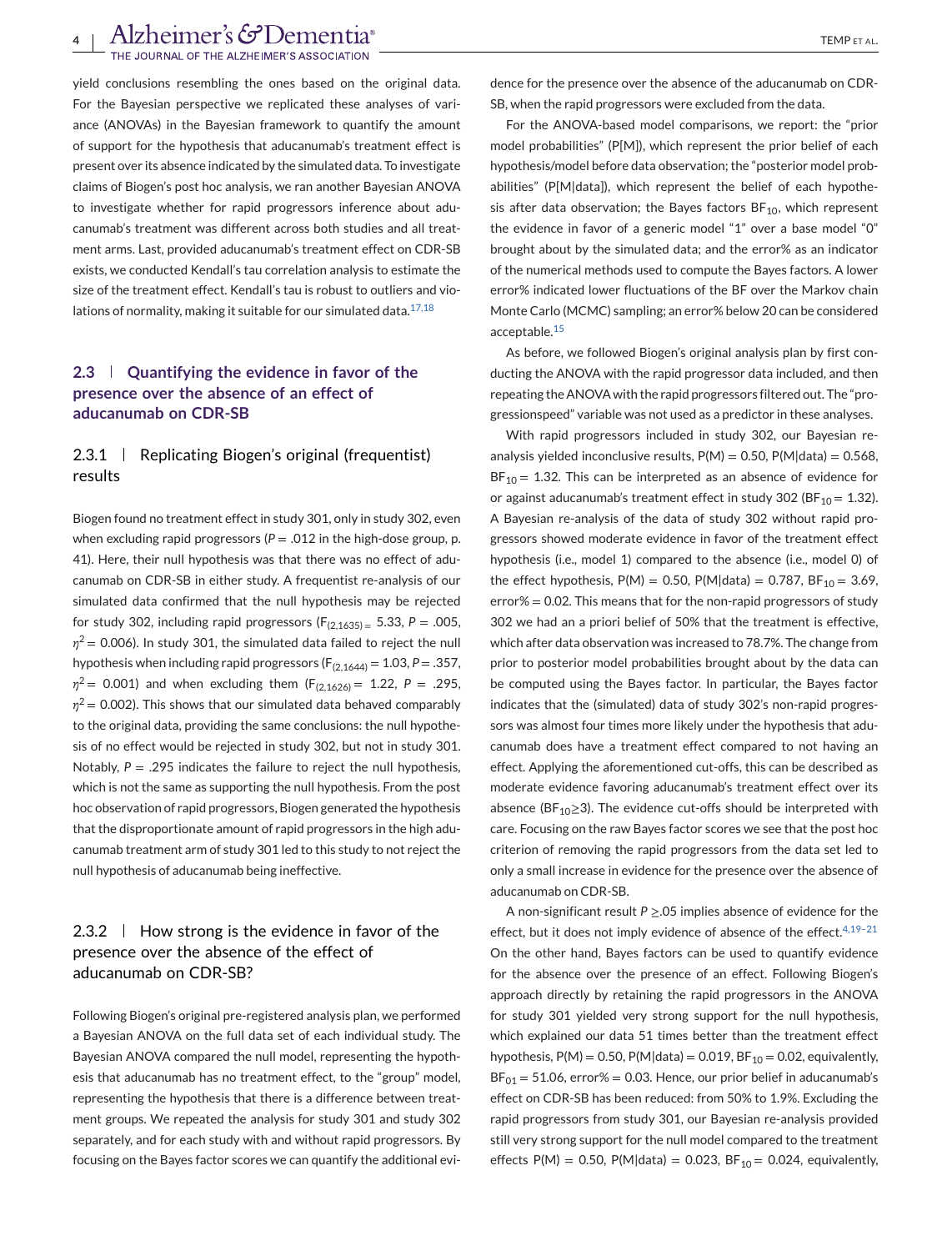$BF_{01} = 1/BF_{10} = 41.87$ , error% = 0.03. This shows that our simulated data of trial 301 were nearly 42 times more likely to occur under the null hypothesis that aducanumab does not have a treatment effect on non-rapid progressors compared to alternative model ( $BF_{01} = 41.87$ ). Applying the cut-offs, this can be interpreted as very strong evidence against aducanumab's treatment effect on study 301′s non-rapid progressors (BF $_{01} \geq 30$ ). Hence, excluding the rapid progressors from the analysis led to a decrease in evidence for the absence of an effect of aducanumab on CDR-SB. Regardless of including or excluding the rapid progressors, however, the evidence for the null over the alternative remained very strong in study 301.

These results provide more informative conclusions put forth by Biogen's original analyses: when including rapid progressors, we found inconclusive evidence for aducanumab's treatment effect in study 302 (BF<sub>10</sub> = 1.32) and strong evidence for its absence over presence in study 301 (BF $_{01}$  = 51.06). After excluding rapid progressors, study 302 provided some evidence favoring aducanumab's treatment effect (BF<sub>10</sub> = 3.69) but study 301 still provided strong evidence for the absence of the treatment effect ( $BF_{01} = 41.87$ ). This differs from the binary conclusions in the frequentist framework: Study 302 led to the rejection of the null hypothesis, whereas the Bayes factor quantifies the support for the presence over the absence of the treatment effect. At the same time, the non-significant *P*-value in study 301 cannot be interpreted as evidence for the null,  $4,19-21$  whereas the Bayesian analysis allows quantifying the evidence in favor of the null model.

## $2.3.3$  | Is there evidence that rapid progressors distorted the treatment effect?

We performed a Bayesian ANOVA to study Biogen's justification of the post hoc exclusion of rapid progressors in the data set. Table [3](#page-5-0) contains a Bayesian ANOVA with three independent variables: study type (study 301 vs. study 302), group (placebo vs. low dose vs. high dose) and progression speed (non-rapid vs. rapid progressors). Note that explicit testing of the main effect of rapid progressors on rates of progression reveals some collinearity as rapid progressors were actually defined according to their rate of progression—which was the case in our simulated data. The Bayesian ANOVA results are based on 10,000 MCMC samples and simultaneously address three questions: (1) How strong is the evidence for the factor "group"; that is, for aducanumab's treatment effect (or its absence) across the two studies 301 and 302? (2) How relevant is the study indicator; that is, is "studynumber" a good predictor for the outcome? (3) Is study 301's high dosage arm disproportionately affected by rapid progressors, as Biogen had hypothesized (pp. 69–72 $14$ ); that is, is there a three-way interaction among studynumber, group, and progression speed? To answer these questions, we compared several statistical models (Table [3\)](#page-5-0).

With the main effect of progression speed, and a possible three-way interaction there are a total of 19 models, which are reported in Table [3.](#page-5-0) Uniform prior model probabilities imply that each model gets a prior model probability of 1/19 = 0.053 before data observation. The following models were most interesting to us:

- 1. The "null model," representing the null hypothesis that the main effects of treatment, the studynumber, and progressionspeed were absent;
- 2. The treatment main effect-only model, that is, "group" only model, that placebo, low-dose, and high-dose groups showed differences in CDR-SB progression;
- 3. The study number main effect-only model that study 301 and 302 provided conflicting evidence, by producing differences in CDR-SB progression;
- 4. The interaction effect model that aducanumab's effect on CDR-SB progression affected treatment groups distinctly, depending on the study and number of rapid progressors ("studynumber\*group\*progressionspeed").

The results are in Table [3,](#page-5-0) with models 1–3 highlighted in bold. Here, the null hypothesis has been fixed to the top of the table, and the Bayes factors  $BF_{10}$  are reported in favor of models listed in the left column. Hence, the larger  $BF_{10}$ , the more evidence there is for the alternative model specified in the left column.

Table [3](#page-5-0) shows that the treatment main effect ("group"-only model) explained our data much more poorly than the null model (i.e.,  $BF_{10} = 0.161$ , conversely,  $BF_{01} = 6.21$ ). This signifies moderate evidence that the treatment effect is absent. Furthermore, our simulated data were 167 times more likely to occur under the null model compared to the "studynumber" main effect only model (i.e.,  $BF_{10} = 0.006$ , conversely,  $BF_{01} = 167$ ) indicating extremely strong evidence that the studies do not differ in the absence of evidence for aducanumab's treatment effect. This is contrary to Biogen's proposal that study 301 and study 302 provide conflicting evidence with 302 providing evidence favoring aducanumab's treatment effect, and 301 providing evidence supporting its absence. Finally, the three-way interaction model of "studynumber\*group\*progressionspeed" appeared congruent with our data, as our data were much more likely under the three-way interaction than under the null model (BF<sub>10</sub> = 1.457e+105). However, observe that model (4) featuring only the progressionspeed main-effect was  $BF_{10} = 1.187e+110$  times more likely than under the null. This large amount of evidence reflects that progressionspeed was defined by the outcome. Furthermore, the large evidence for model (4) suggests that the large evidence for the full three-way interaction model (3) was mainly driven by the inclusion of progressionspeed.

In the supporting information we present an alternative approach to test model fit in the Bayesian framework that is independent of the use of Bayes factor. Congruent with model (4) of Table [3,](#page-5-0) the comparison of model fit in the supporting information shows that the retrospectively defined rapid progressor variable indeed improves the posterior fit of the outcome.

To infer the overall importance of each factor (main effects, twoway, and three-way interactions) across all 19 models in Table [3,](#page-5-0) we reported the "analysis of effects" table; see Table [4.](#page-6-0) This table provides the Bayes factor of inclusion or exclusion of each factor model-averaged across all 19 models shown in Table [3.](#page-5-0) The larger the inclusion Bayes factor, the more likely that factor predicts the outcome variable CDR-SB. Table [4](#page-6-0) also contains the prior inclusion and exclusion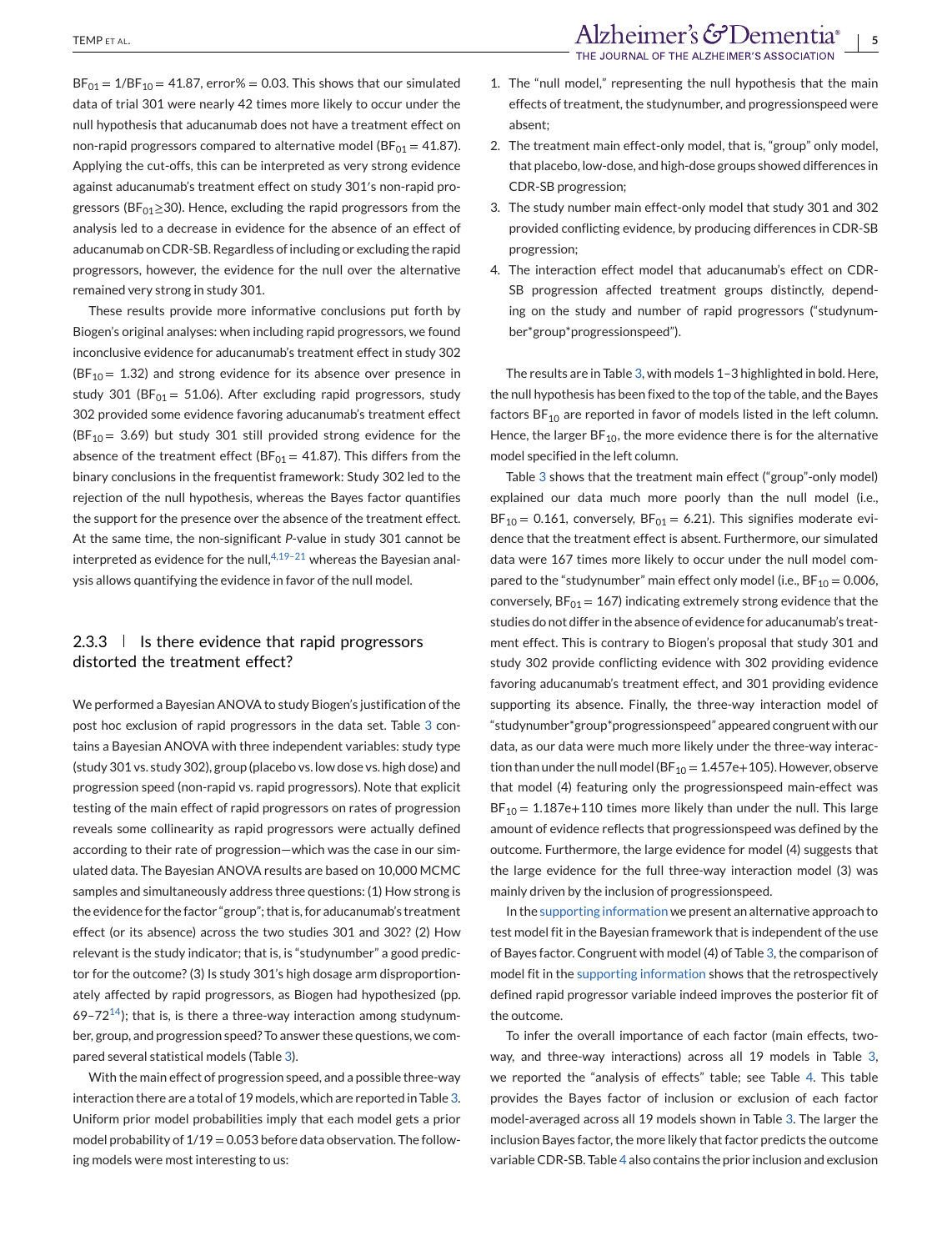<span id="page-5-0"></span>**TABLE 3** Model comparison investigating the distortion effect of the rapid progressors on CDR-SB across the high, low, and placebo treatment groups in studies 301 and 302

| <b>Model content</b>                                                                                                                                                               | P(M)  | P(M data)      | $BF_{M}$       | $BF_{10}$      | Error%      |
|------------------------------------------------------------------------------------------------------------------------------------------------------------------------------------|-------|----------------|----------------|----------------|-------------|
| (0) Null model                                                                                                                                                                     | 0.053 | 3.848e-111     | 6.927e-110     | 1.000          |             |
| (4) progressionspeed                                                                                                                                                               | 0.053 | 0.457          | 15.136         | $1.187e + 110$ | 9.122e-116  |
| (5) group + progressionspeed                                                                                                                                                       | 0.053 | 0.420          | 13.061         | $1.093e + 110$ | 1.323       |
| (6) group + progressionspeed + group $*$<br>progressionspeed                                                                                                                       | 0.053 | 0.060          | 1.158          | $1.571e + 109$ | 18.593      |
| $(7)$ studynumber + group + progressionspeed                                                                                                                                       | 0.053 | 0.023          | 0.425          | $5.999e + 108$ | 11.392      |
| (8) studynumber + progressionspeed                                                                                                                                                 | 0.053 | 0.022          | 0.409          | $5.770e + 108$ | 1.552       |
| (9) studynumber + progressionspeed + studynumber $*$<br>progressionspeed                                                                                                           | 0.053 | 0.007          | 0.126          | $1.801e + 108$ | 18.646      |
| $(10)$ studynumber + group + progressionspeed +<br>studynumber * progressionspeed                                                                                                  | 0.053 | 0.005          | 0.098          | $1.402e + 108$ | 3.144       |
| $(11)$ studynumber + group + progressionspeed + group $*$<br>progressionspeed                                                                                                      | 0.053 | 0.002          | 0.045          | $6.463e + 107$ | 2.601       |
| $(12)$ studynumber + group + progressionspeed +<br>studynumber * group                                                                                                             | 0.053 | 0.001          | 0.019          | $2.794e + 107$ | 2.776       |
| $(13)$ studynumber + group + progressionspeed +<br>studynumber * progressionspeed + group *<br>progressionspeed                                                                    | 0.053 | $6.475e -4$    | 0.012          | $1.682e + 107$ | 4.095       |
| $(14)$ studynumber + group + progressionspeed +<br>studynumber * group + studynumber *<br>progressionspeed                                                                         | 0.053 | $2.804e -4$    | 0.005          | $7.286e + 106$ | 3.754       |
| $(15)$ studynumber + group + progressionspeed +<br>studynumber $*$ group + group $*$ progressionspeed                                                                              | 0.053 | $1.289e -4$    | 0.002          | $3.349e + 106$ | 3.938       |
| $(16)$ studynumber + group + progressionspeed +<br>studynumber $*$ group +<br>studynumber*progressionspeed + group *<br>progressionspeed                                           | 0.053 | $3.521e - 5$   | $6.337e -4$    | $9.148e + 105$ | 6.174       |
| $(3)$ studynumber + group + progressionspeed +<br>studynumber * group + studynumber *<br>progressionspeed + group $*$ progressionspeed +<br>studynumber * group * progressionspeed | 0.053 | $5.606e - 6$   | $1.009e -4$    | $1.457e + 105$ | 2.545       |
| (1) group                                                                                                                                                                          | 0.053 | $6.214e - 112$ | $1.119e - 110$ | 0.161          | 0.029       |
| (2) studynumber                                                                                                                                                                    | 0.053 | $1.593e - 112$ | $2.867e - 111$ | 0.041          | $3.260e -4$ |
| $(17)$ studynumber + group                                                                                                                                                         | 0.053 | $2.489e - 113$ | 4.479e-112     | 0.006          | 1.431       |
| $(18)$ studynumber + group + studynumber $*$ group                                                                                                                                 | 0.053 | $2.092e - 114$ | $3.765e - 113$ | 5.435e-4       | 11.594      |

Abbreviations: BF<sub>10</sub>, Bayes factor in favor of the model in this row against the null model on top; BF<sub>M</sub>, degree of change from prior to posterior model odds; CDR-SB, Clinical Dementia Rating Sum of Boxes; error%, numerical stability of the result; P(M), assumed prior model probability; P(M|data), posterior model probability after having analyzed the simulated data.

probabilities, which sum to one, and the posterior probability of inclusion and exclusion (P[incl|data] and P[excl|data]), respectively, which also sum to one. Because the main effects also occur in the interaction models, they occur more often in Table 3 and therefore have a higher prior inclusion probability. For instance, the group factor occurs in 14 out of the 19 models reported in Table 3 and the prior inclusion probability is therefore  $14/19 = 0.787$ , and the prior exclusion probability is  $1 - 0.787 = 0.213$ .

Table [4](#page-6-0) suggests that our simulated data support the inclusion of the retrospectively defined progressionspeed predictor (BF $_{\text{incl}} = \infty$ ). This is not surprising, due to this factor being defined by the outcome itself. All other effects on CDR-SB were recommended for exclusion: there was

anecdotal evidence against including treatment group ( $BF_{incl} = 0.378$ , conversely  $BF_{\text{excl}} = 2.647$ ), moderate evidence against the interaction between group and progression speed (BF $_{\rm excl}$  = 6.778), very strong evidence against studynumber ( $BF_{\text{excl}} = 42.162$ ) and its interaction with progression speed (BF $_{\text{excl}}$  = 34.256), and extremely strong evidence against studynumber's interaction with group ( $BF_{\text{excl}} = 302.116$ ), and even more evidence against the inclusion of the three-way interaction ( $BF<sub>excl</sub>$  = 9910.738). Note that the raw Bayes factor values here provide a more informative picture of the evidence than the labels "moderate," "strong," and so on.

Taken together, the analyses in Tables 3 and [4](#page-6-0) inform us that the presence of between-study effects and disproportional distortions by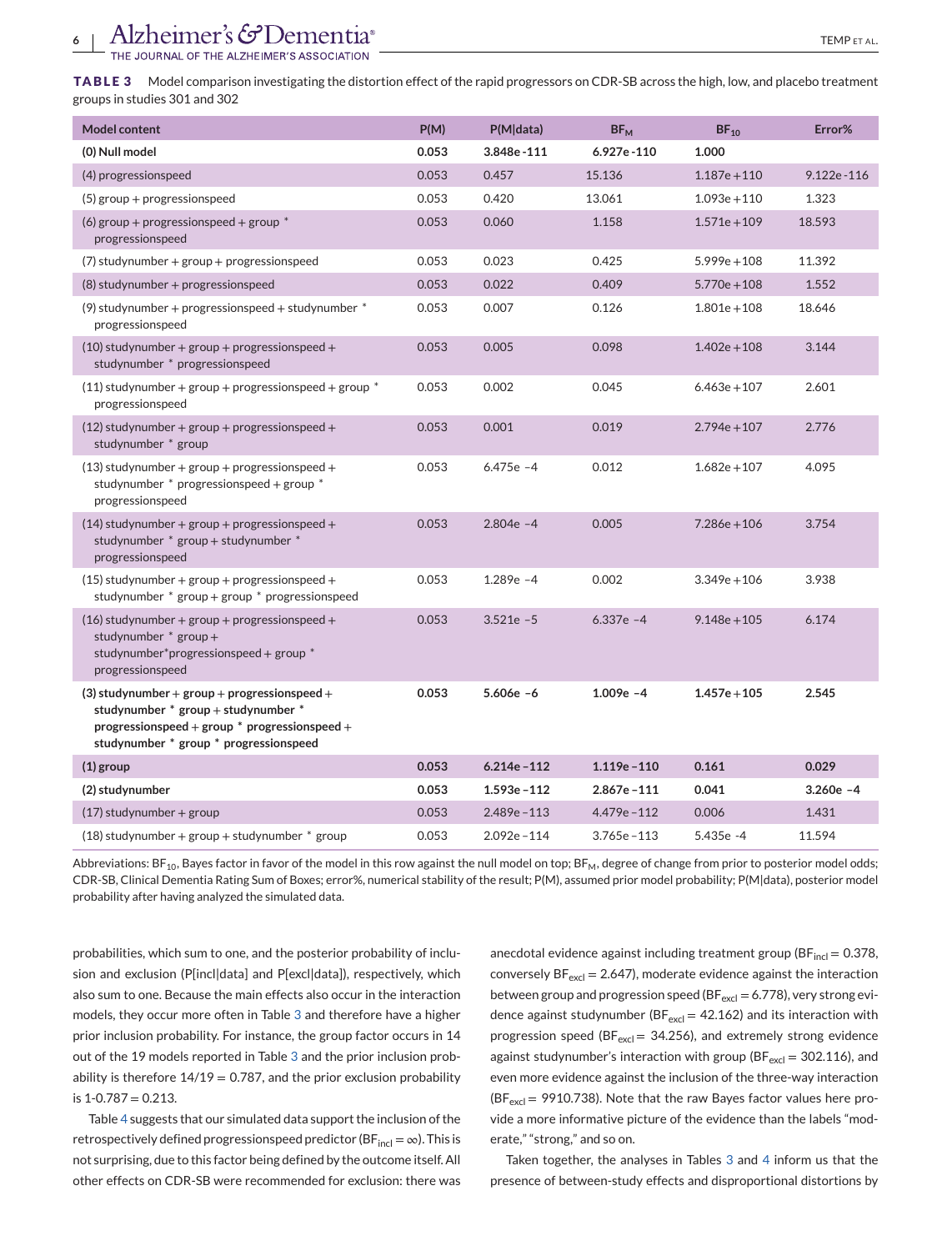<span id="page-6-0"></span>**TABLE 4** Analysis of effects on CDR-SB mean change over 78 weeks

| <b>Effect</b>                          | P(incl) | P(excl) | P(incl data) | P(excl data) | $BF_{\text{incl}}$ | BF <sub>excl</sub> |
|----------------------------------------|---------|---------|--------------|--------------|--------------------|--------------------|
| Studynumber                            | 0.737   | 0.263   | 0.062        | 0.938        | 0.024              | 42.162             |
| Group                                  | 0.737   | 0.263   | 0.514        | 0.486        | 0.378              | 2.647              |
| Progressionspeed                       | 0.737   | 0.263   | 1.000        | 0.000        | $\infty$           | 0.000              |
| Studynumber * group                    | 0.316   | 0.684   | 0.002        | 0.998        | 0.003              | 302.116            |
| Studynumber * progressionspeed         | 0.316   | 0.684   | 0.013        | 0.987        | 0.029              | 34.256             |
| Group * progressionspeed               | 0.316   | 0.684   | 0.064        | 0.936        | 0.148              | 6.778              |
| Studynumber * group * progressionspeed | 0.053   | 0.947   | $5.606e - 6$ | 1.000        | $1.009e - 4$       | 9910.738           |

Abbreviations: BF<sub>excl</sub>, exclusion Bayes factor; BF<sub>incl</sub>, inclusion Bayes factor; P(excl), prior exclusion probability of this effect; P(incl), prior inclusion probability; P(excl|data), posterior exclusion probability; P(incl|data), posterior inclusion probability.

rapid progressors in the high aducanumab group are highly unlikely compared to their absence. The rapid progressor effect was defined by the outcome retrospectively. Table 4 tells us that only the rapid progression speed indicator is relevant for predicting CDR-SB; there is little evidence to include the group and study indicators, or higher order interactions. Each effect is recommended for exclusion, suggesting that they are poor predictors of CDR-SB. The presence of an effect of a rapid progression speed indicator in the post hoc analysis generates but does not confirm the hypothesis that rapid progressors may have influenced the outcome of the aducanumab trials. Confirmation of this newly generated hypothesis requires prospective testing in an independent study.

The low dose group may be considered a "fall-back" dose in case the high dose is not safe enough to administer. We re-ran our analyses using data from both study 301 and 302 combined in a one-way Bayesian ANOVA, but without the low-dose treatment arm. Following this approach, the posterior probability of the null model increased from 0.50 to 0.62, with inconclusive evidence regarding the highdose treatment arm (P(M) = 0.50, P(M|data) = 0.38, BF<sub>01</sub> = 1.65,  $error\% = 2.105e-6$ ). This implies that our data were 1.6 times more likely under the hypothesis that aducanumab's treatment effect is absent than under the hypothesis that it is present in the high treatment group alone. Without rapid progressors, the simulated high-dose data were four times more likely under the treatment effect compared to the null hypothesis (P(M) = 0.50, P(M|data) = 0.796, BF<sub>10</sub> = 3.91,  $error% = 3.184e-7$ ).

# 2.3.4  $\parallel$  If there is a treatment effect, how strong is it?

To estimate the magnitude of the effect, we inferred it using Kendall's tau and assumed that it was not zero. We calculated Kendall's tau correlation coefficient with dummy-coded group membership  $(3 =$  placebo,  $2 =$  low dose,  $1 =$  high dose). This coding means that we would expect a positive correlation: the higher the numerical group membership, the numerically greater the change in CDR-SB. This would mean that the greatest change in CDR-SB would occur in the placebo group and the smallest change in the high aducanumab group.

To estimate the magnitude of the effect in the population based on the (simulated) data, we report the so-called posterior median for Kendall's tau and the 95% credible intervals (CIs) as a measure of uncertainty regarding this estimate. Data from studies 301 and 302 were combined for this purpose.

Including the rapid progressors, the two-sided tau  $= 0.029$ , 95% CI (0.007, 0.052) was very small. Excluding the rapid progressors as per Biogen's argument, the median tau was slightly larger at 0.033 with a two-sided 95% CI of 0.010 to 0.056—very small effects. This informs us that if aducanumab's treatment effect exists, we can be 95% confident that its true size lies between 0.010 and 0.056. This means that if the effect exists, we would be quite assured that it would be very small. Figure [1](#page-1-0) plots the prior and posterior distributions without and with the rapid progressors (A and B, respectively).

These so-called "prior and posterior plots" (Figure [1A](#page-1-0) and [1B\)](#page-1-0) provide us with the following insights. The dashed line represents the density of the size of the effect if it exists prior to observing data (see van Doorn et al.<sup>17</sup>). Note that the prior is quite spread out conveying a relatively large amount of uncertainty regarding the size of the effect. This prior was updated to a posterior distribution for Kendall's tau (solid line) and quantifies our uncertainty about the magnitude of tau in the population *after* observing the (simulated) data. In Figure [1A](#page-1-0) and [1B,](#page-1-0) the posterior distributions are relatively peaked compared to the prior distribution, indicating that the data substantially decreased our prior uncertainty about the size of Kendall's tau in the population.

Figure [2](#page-7-0) paints the same picture: The size of CDR-SB varied similarly between all three groups.

# **3 SUMMARY OF THE RESULTS**

Of note, the subsequent statements are based on simulated data. They are not based on the analysis of the trials' original data, so conclusive inference on the effects in the trials themselves cannot be drawn. Rather, our analyses illustrate which kind of conclusions a Bayesian approach would offer for analyzing the trials' data, which frequentist analysis cannot provide. When following Biogen's approach by analyzing the simulated data of study 302 separately, it provided some evidence favoring aducanumab's effect on CDR-SB; in study 301, there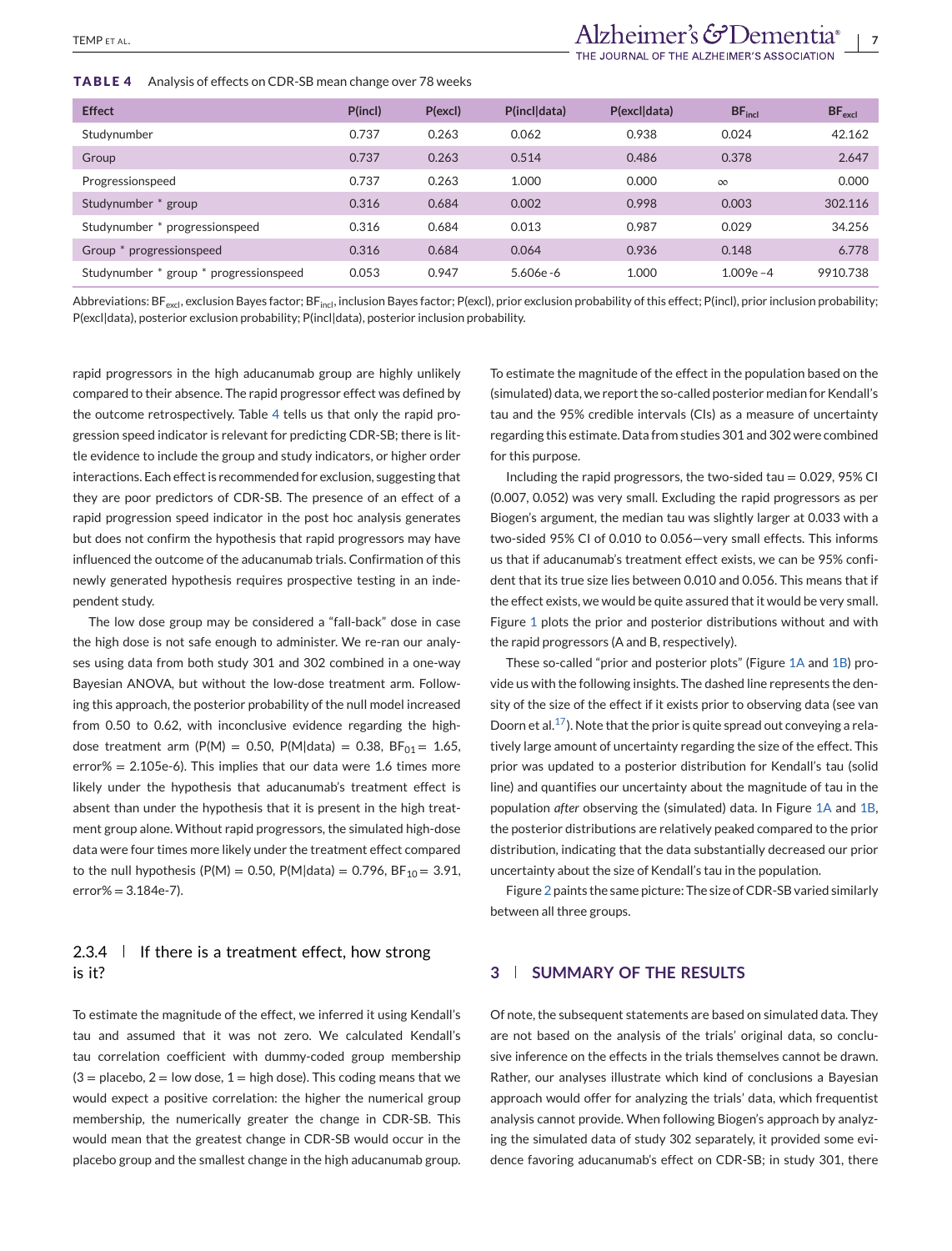<span id="page-7-0"></span>

**FIGURE 2** Distributions and densities of aducanumab's treatment effect across groups (rapid progressors included)

was stronger evidence against a treatment effect. Excluding the rapid progressors from our simulated data did not produce decisive evidence supporting aducanumab's treatment effect. When investigating whether study indicator (study 301 or study 302) provided conflicting evidence of aducanumab's treatment effect on CDR-SB change, our simulated data provided strong evidence for irrelevance of "studynumber" as a predictor (i.e.,  $BF_{exc} = 42.16$ , Table [4\)](#page-6-0): CDR-SB appeared homogeneous across study 301 and study 302. Consequently, these simulated data do not support the dismissal of study 301 selectively, as proposed by Biogen based on their original data. Our simulated data further offered overwhelming evidence against Biogen's assumption that rapid progressors affected any treatment arm of either study disproportionately (i.e.,  $BF_{exc} = 9910.74$ , Table [4\)](#page-6-0). This indicates that even though the three-way interaction model is much better than the null model in Table [3,](#page-5-0) it is still a poor-performing model whose effect is purely driven by the retrospectively defined rapid progressors. We also found anecdotal evidence against the treatment arms (i.e.,  $BF_{exc} = 2.65$ , Table [4\)](#page-6-0) as a predictor of CDR-SB change. The Bayesian ANOVA both based on Bayes factor and using model fit as an alternative approach in the supplement showed that incorporating the predictor of "progressionspeed" introduced substantial bias into any prediction of CDR-SB change because it is the driving force: There is only evidence for rapid progression indicator as a predictor, whereas there is evidence to exclude group, study assignment, and the higher order interactions. Without rapid progressors, there is only modest support for aducanumab's effect in study 302 (BF<sub>10</sub> = 3.69), and very strong evidence against it in study 301 (BF<sub>10</sub> = 41.87). The prior and posterior plots show that if the effect existed, it would be very small, likely ranging from Kendall's tau 0.007 to 0.052, with a median of 0.029.

### **4 DISCUSSION**

Bayesian inference offers demonstrable advantages to clinical trial evaluation. With regard to Biogen's recent trials of aducanumab, this analysis of simulated data showed that the Bayesian framework would have permitted the data analysts to directly quantify the plausibility of the absence over the presence of aducanumab's treatment effect in study 301. Applying Bayes factors as a continuous measure of evidence also allowed us to quantify the effect of excluding rapid progressors. The added value of Bayes factors is that they can be regarded as a measure of uncertainty regarding the conclusion that the effect is absent. Similarly, the Bayes factor *quantifies the amount of evidence* for the presence over the absence of a treatment effect in study 302. Table 5 summarizes what our Bayesian analyses have revealed from the simulated aducanumab data that was not available from Biogen's original frequentist analysis.

In addition, we performed a Bayesian three-way ANOVA to quantify the evidence for the explanation regarding the diverging effects in study 301 and study 302 and whether rapid progressors across study arms affected CDR-SB, specifically that a disproportionally higher proportion of rapid progressors in the high-dose arm of study 301 reduced aducanumab's treatment effect in this study. The Bayesian ANOVA using both Bayes factors and model fit comparison showed that once the rapid progression speed indicator was used to predict CDR-SB, there was evidence against including the other factors. In particular, the outcome CDR-SB did not differ between study 301 and 302.

**TABLE 5** Summary and comparison of conclusions regarding aducanumab's treatment effect based on frequentist analysis of the original data and Bayesian analysis of simulated data

| Frequentist analysis of the original data              |         |                                                                                             | Bayesian analysis of simulated data |                                                                                                                                                                      |  |
|--------------------------------------------------------|---------|---------------------------------------------------------------------------------------------|-------------------------------------|----------------------------------------------------------------------------------------------------------------------------------------------------------------------|--|
| <b>Analysis</b>                                        | P-value | Conclusion                                                                                  | <b>Baves factor</b>                 | Conclusion                                                                                                                                                           |  |
| ANOVA in study 301<br>(excluding rapid<br>progressors) | > 0.05  | Study 301 failed to reject the<br>hypothesis that<br>aducanumab has no<br>treatment effect. | $BF_{01} = 41.87$                   | The data of study 301 were 42 times more<br>likely to occur under the null hypothesis<br>of absence compared to the hypothesis<br>of presence of a treatment effect. |  |
| ANOVA in study 302<br>(excluding rapid<br>progressors) | .012    | Study 302 rejected the<br>hypothesis that<br>aducanumab has no<br>treatment effect.         | $BF_{10} = 3.69$                    | The data of study 302 were four times<br>more likely under the hypothesis of<br>presence compared to the null<br>hypothesis of absence of the treatment<br>effect.   |  |

Abbreviation: ANOVA, analysis of variance.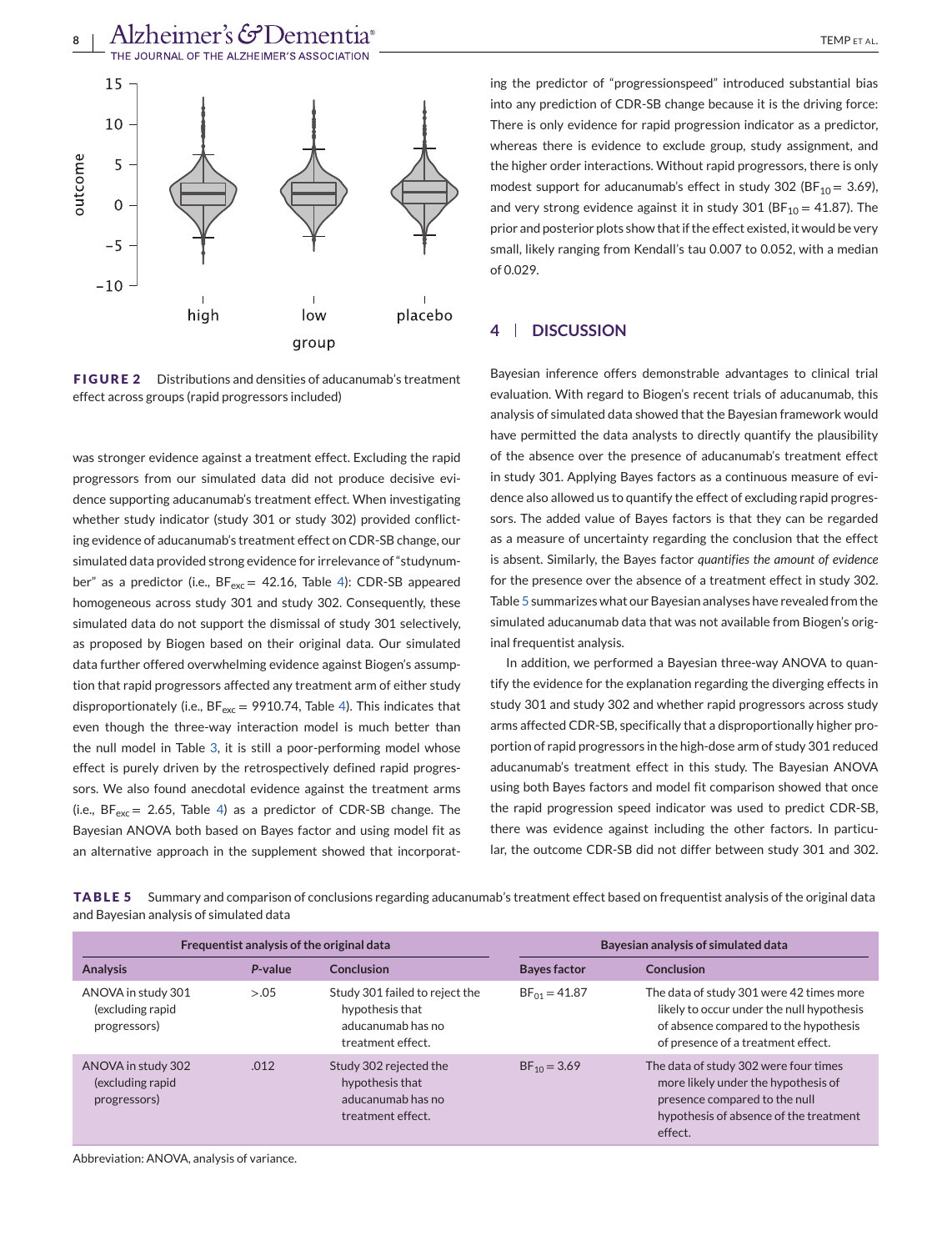Similarly, we quantified the evidence against the interaction between rapid progressors, study type, and treatment arm, suggesting that the simulated data did not indicate that rapid progressors in the high-dose treatment group of study 301 distort aducanumab's effect. Evidence from our simulated data was inconclusive regarding aducanumab's treatment effect across studies: The effect was neither demonstrably present nor absent. Our simulated data suggested that the effect—if considered present—was very small.

Overall, our Bayesian analyses do not contradict those of Biogen's frequentist analyses when the studies were considered separately; instead, they enrich them: In the Bayesian framework we can quantify the amount of support favoring a treatment effect in study 302, and contrast this with the absence of evidence in study 301. The continuous measures of evidence paint a more complete picture than significant in study 302 and non-significant in study 301. Furthermore, the Bayes factors could be used to assess replicability; that is, the flow of the evidence across the phases of trials, see for instance Ly et al.,  $^{22}$  $^{22}$  $^{22}$  and Verha-gen and Wagenmakers.<sup>[23](#page-9-0)</sup> This is a key advantage of Bayesian analysis that deserves to be exploited in future trials.

Our Bayesian three-way ANOVA was conceptualized based on Biogen's proposition of the rapid progressor distortion effect affecting the high-dose group of study 301, but not originally run by Biogen. It provides additional information by quantifying the evidence against two possible explanations of the inconclusive evidence regarding aducanumab, which Biogen had proposed; namely, between-study effects and rapid progressor distortions. Both the between-study main effect and the rapid progressors distortion effect were recommended for exclusion (Table [4\)](#page-6-0). This evidence of absence of a between-study effect in our analysis occurred despite the finding of a significant effect in study 302 and a non-significant effect in study 301 based both on our frequentist analysis of the simulated data and Biogen's analysis of the studies separately. This underscores Goodman's argument against the misconception that "studies with *P* values on opposite sides of .05 are conflicting."[4](#page-9-0) Consequently, the simulated data indicate that neither the between-study effect nor the rapid progressor distortions seem plausible compared to the absence of any effect, that is, the null model. In essence, the approach of explaining differences between studies 301 and 302 by retrospectively defining and excluding a subgroup of patients based on their disease course can be considered a legitimate post hoc analysis that serves to generate a hypothesis of a rapid progressor effect to be tested in an independent trial. It must not be considered, however, as a confirmatory analysis.<sup>[24](#page-9-0)</sup>

Unlike NHST using *P* values, Bayesian probability is not conditional on the likely existence of the collected data or hypothetically existing but never collected data under the null hypothesis.<sup>[1,6](#page-9-0)</sup> Instead, it is con-ditioned on observed data only.<sup>[1,4,25](#page-9-0)</sup> This might provide desirable clarity regarding estimates of treatment efficacy for regulatory decisions. Of note, as ours are simulated data, they provide no definite conclusion on the presence or absence of treatment effects of aducanumab. These data show, however, how Bayesian analysis could provide a worthwhile, informative perspective that is complementary to the originally frequentist approach to answer the burning questions the aducanumab trials have posed to the field.

It must be noted that Bayesian inference is not a one-size-fits-all solution to all our statistical problems; it is still susceptible to violated assumptions (e.g., normality, heterogeneity<sup>16</sup>), and it is equally vulnerable to unintentional (or intentional) misuse as frequentist techniques. Naturally, our conclusions here are limited by the fact that they are based upon a single simulation. We are not commenting on the actual efficacy of aducanumab as a treatment for AD as this is not within the scope of our simulated data. Though our synthetic CDR-SB outcome data behaves comparably to the original data, we did not simulate secondary study endpoints. Instead, we used the synthetic CDR-SB data as an exemplar for Bayesian analysis of a multi-study clinical trial. Our data analysis mirrored Biogen's as closely as possible, but there are numerous Bayesian modeling approaches that can be taken, for example, by choosing different priors or modeling strategies altogether. Interested readers may obtain an alternative Bayesian framework modeling strategy—programmed in R, using the "brms" package<sup>26</sup>–from the supporting information and our OSF folder. This strategy relies on assumptions about the outcome's distribution and compares models using leave-one-out cross-validation instead of the Bayes factor. Of course, a large variety of hypothesis testing and model comparison approaches are available in the Bayesian framework. The focus here on Bayes factor testing reflects the original design of the analysis of the aducanumab data and the fact that our simulation was restricted to publicly available data, so models using individual trajectories of change were not feasible for us. Another limitation worth noting is the absence of secondary endpoints in our synthetic data. The published information on these was insufficient for simulation as the briefing book states that they were non-normally distributed without providing histograms, skew, or curtosis. This precluded the creation of any synthetic secondary endpoints suitable for Bayesian re-analysis, and hence any reliable exploration. Future briefing books should contain equal amounts of information on all endpoints. Still, even with this restricted set of analyses, we believe that we could demonstrate the advantages of Bayesian over frequentist hypothesis testing for clinical trials.

Importantly, Bayesian modeling techniques are a powerful tool in our statistical toolbox. It is our view that so far, they have been seriously underused. In the past, this was explicable by the lack of sufficient computing power<sup>[25](#page-9-0)</sup> and by the necessity of programming skills. However, with the advent of sufficient computing power, the inclusion of Bayesian approaches in widely used commercial statistical software packages, such as SPSS, STATA, or SAS, and the provision of free software packages, such as JASP, $15$  and a multitude of packages in  $R<sub>1</sub><sup>27</sup>$  $R<sub>1</sub><sup>27</sup>$  $R<sub>1</sub><sup>27</sup>$  Bayesian modeling techniques have become accessible to all. This development has been accompanied by a variety of recent open access publications to guide Bayesian analy-ses, providing details on the theoretical background,<sup>[1,6,28](#page-9-0)</sup> *t*-tests,<sup>[29,30](#page-9-0)</sup> ANOVA, $^{7,16,19,31}$  $^{7,16,19,31}$  $^{7,16,19,31}$  correlations, $^{7,17,19}$  $^{7,17,19}$  $^{7,17,19}$  and clinical trials. $^{32-38}$  Similarly, there has been a surge in textbooks. $39-41$  We believe that acquiring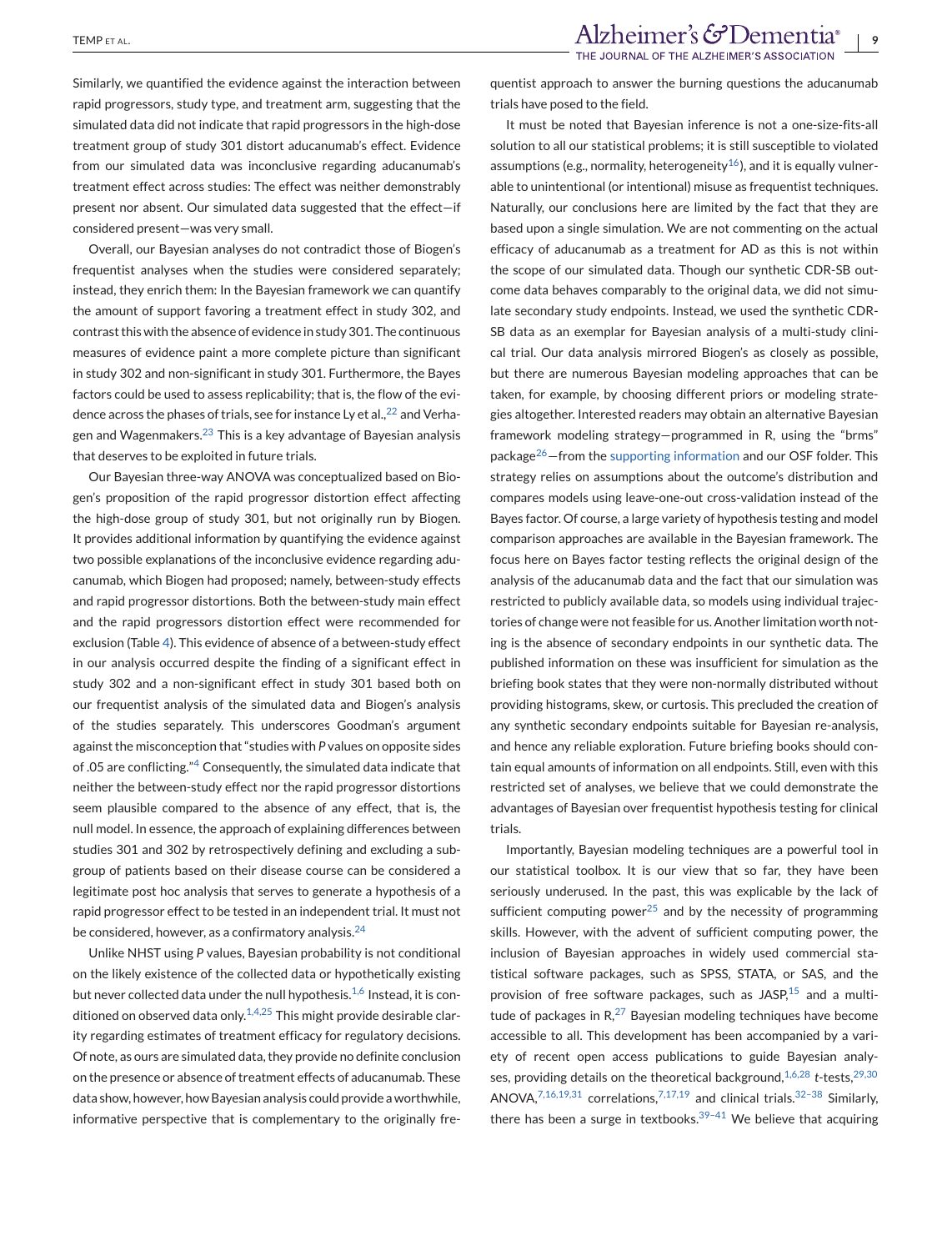<span id="page-9-0"></span>Bayesian thinking and analytical skills is a worthwhile investment for statistical and biomedical researchers.

In 1975, Lindley prophesied that the 21st century would have become Bayesian by  $2020^{25}$  This is not yet the case, but Bayesian thinking and modeling will enrich our statistical conclusions, and in turn, produce more informative research.

#### **ACKNOWLEDGMENTS**

AGMT was supported by donations in favor of ALS research by André Greipel to DZNE, and by the Boris Canessa Foundation.

#### **CONFLICTS OF INTEREST**

Stefan Teipel participated on scientific advisory boards of Roche Pharma AG, Biogen, Grifols SA, and MSD, and received lecture fees from Roche Pharma AG and MSD. Alexander Ly, Johnny van Doorn, and Eric-Jan Wagenmakers declare their involvement in the open-source software package JASP [\(https://jasp-stats.org/\)](https://jasp-stats.org/), a non-commercial, publicly funded effort to make Bayesian statistics accessible to a broader group of researchers and students. Anna Temp, Yi Tang, and Michael W. Lutz have no conflicts of interest.

#### **ORCID**

*Anna G. M. Temp* <https://orcid.org/0000-0003-0671-121X>

#### **REFERENCES**

- 1. Wagenmakers E-J, Marsman M, Jamil T, et al. Bayesian inference for psychology. Part I: theoretical advantages and practical ramifications. *Psychon Bull Rev*. 2018;25:35-57.
- 2. Morey RD, Hoekstra R, Rouder JN, Lee MD, Wagenmakers E-J. The fallacy of placing confidence in confidence intervals. *Psychonomic Bulletin & Review*. 2015;23:103-123.
- 3. Benjamin DJ, Berger JO, Johannesson M, et al. Redefine statistical significance. *Nat Hum Behav*. 2018;2:6-10.
- 4. Goodman S. A dirty dozen: twelve p-value misconceptions. *Semin Hematol*. 2008;45:135-140.
- 5. Kim J, Bang H. Three common misuses of P values. *Dent Hypotheses*. 2016;7:73-80.
- 6. Wagenmakers E-J. A practical solution to the pervasive problems of p values. *Psychon Bull Rev*. 2007;14:779-804.
- 7. Wagenmakers E-J, Love J, Marsman M, et al. Bayesian inference for psychology. Part II: example applications with JASP. *Psychonomic Bulletin & Review*. 2018;25:58-76.
- 8. Wasserstein RL, Lazar NA. The ASA statement on p-values: context, process, and purpose. *The American Statistician*. 2016;70(2):129–133. <https://doi.org/10.1080/00031305.2016.1154108>
- 9. Araoye I, He JK, Gilchrist S, et al. A national survey of orthopaedic residents identifies deficiencies in the understanding of medical statistics. *J Bone Joint Surg Am*. 2020;102:e19.
- 10. Borak J, Veilleux S. Errors of intuitive logic among physicians. *Soc Sci Med*. 1982;16:1939-1943.
- 11. Wegwarth O, Schwartz LM, Woloshin S, Gaissmaier W, Gigerenzer G. Do physicians understand cancer screening statistics? A national survey of primary care physicians in the United States. *Ann Intern Med*. 2012;156:340-349.
- 12. Windish DM, Huot SJ, Green ML. Medicine residents' understanding of the biostatistics and results in the medical literature. *JAMA*. 2007;298:1010-1022.
- 13. Wessels AM, Dowsett SA, Sims JR. Detecting Treatment Group Differences in Alzheimer's Disease Clinical Trials: a Comparison of

Alzheimer's Disease Assessment Scale - Cognitive Subscale (ADAS-Cog) and the Clinical Dementia Rating - Sum of Boxes (CDR-SB). *J Prev Alzheimers Dis*. 2018;5:15-20.

- 14. Peripheral and Central Nervous System (PCNS) Drugs Advisory Committee Meeting. Combined FDA and Applicant PCNS Drugs Advisory Committee Briefing Document on Aducanumab. 2020; USFDA.
- 15. The JASP Team. JASP (Version 0.14.1). 2020.
- 16. van Doorn J, van den Bergh D, Böhm U, et al. The JASP guidelines for conducting and reporting a Bayesian analysis. *Psychon Bull Rev*. 2021;28(3):813–826. [https://doi.org/10.3758/s13423-020-](https://doi.org/10.3758/s13423-020-01798-5) [01798-5](https://doi.org/10.3758/s13423-020-01798-5)
- 17. vanDoorn J, Ly A, Marsman M, Wagenmakers E-J. Bayesian Inference for Kendall's Rank Correlation Coefficient. *The American Statistician*. 2018;72(4):303–308. [https://doi.org/10.1080/00031305.2016.](https://doi.org/10.1080/00031305.2016.1264998) [1264998](https://doi.org/10.1080/00031305.2016.1264998)
- 18. Field A, Miles J, Field Z. Discovering Statistics using R. *6.5.6 Kendall's Tau (Non-Parametric)*. London, England: SAGE Publications Ltd; 2012:225-229..
- 19. Ly A, Marsman M, Wagenmakers EJ. Analytic posteriors for Pearson's correlation coefficient. *Stat Neerl*. 2018;72:4-13.
- 20. Goodman SN. Toward evidence-based medical statistics. 1: the P value fallacy. *Ann Intern Med*. 1999;130:995-1004.
- 21. Goodman SN. Toward evidence-based medical statistics. 2: the Bayes factor. *Ann Intern Med*. 1999;130:1005-1013.
- 22. Ly A, Etz A, Marsman M, Wagenmakers EJ. Replication Bayes factors from evidence updating. *Behav Res Methods*. 2019;51:2498- 2508.
- 23. Verhagen J, Wagenmakers EJ. Bayesian tests to quantify the result of a replication attempt. *J Exp Psychol Gen*. 2014;143:1457-1475.
- 24. Alexander GC, Emerson S, Kesselheim AS. Evaluation of aducanumab for Alzheimer disease: scientific evidence and regulatory review involving efficacy, safety, and futility. *JAMA*. 2021;325:1717- 1718.
- 25. Lindley D, The future of statistics: A Bayesian 21st Century. Conference on Directions for Mathematical Statistics Applied Probability Trust; 1975.
- 26. Bürkner P-C. brms: an R package for Bayesian multilevel models using stan. *Journal of Statistical Software*. 2017;80(1):1–28. [https://doi.org/](https://doi.org/10.18637/jss.v080.i01) [10.18637/jss.v080.i01](https://doi.org/10.18637/jss.v080.i01)
- 27. Park JH, CRAN task view: Bayesian inference. 2021.
- 28. Masson ME. A tutorial on a practical Bayesian alternative to nullhypothesis significance testing. *Behav Res Methods*. 2011;43:679-690.
- 29. Demsar J, Repovs G, Strumbelj E. bayes4psy-An Open Source R package for Bayesian statistics in psychology. *Front Psychol*. 2020;11:947.
- 30. Quintana DS, Williams DR. Bayesian alternatives for common nullhypothesis significance tests in psychiatry: a non-technical guide using JASP. *BMC Psychiatry*. 2018;18:178.
- 31. van denBergh D, vanDoorn J, Marsman M, et al. A Tutorial on Conducting and Interpreting a Bayesian ANOVA in JASP. *L'Année psychologique*. 2020;120(1):73–96. <https://doi.org/10.3917/anpsy1.201.0073>
- 32. Cai C, Liu S, Yuan Y. A Bayesian design for phase II clinical trials with delayed responses based on multiple imputation. *Stat Med*. 2014;33:4017-4028.
- 33. Campbell G. Guidance for the use of Bayesian statistics in medical device clinical trials. In: *Biostatistics Do*, Food and Drug Administration; 2010. [https://www.fda.gov/regulatory-information/search-fda](https://www.fda.gov/regulatory-information/search-fda-guidance-documents/guidance-use-bayesian-statistics-medical-device-clinical-trials)[guidance-documents/guidance-use-bayesian-statistics-medical](https://www.fda.gov/regulatory-information/search-fda-guidance-documents/guidance-use-bayesian-statistics-medical-device-clinical-trials)[device-clinical-trials](https://www.fda.gov/regulatory-information/search-fda-guidance-documents/guidance-use-bayesian-statistics-medical-device-clinical-trials)
- 34. Fayers PM, Ashby D, Parmar MKB. Tutorial in biostatistics: Bayesian data monitoring in clinical trials. *Stat Med*. 1997;16:1413-1430.
- 35. Ferreira D, Meyer N. Post Hoc Bayesian analyses. *JAMA*. 2019;321:1632.
- 36. Lewis RJ, Angus DC. Time for Clinicians to embrace their inner Bayesian?: reanalysis of results of a clinical trial of extracorporeal membrane oxygenation. *JAMA*. 2018;320:2208-2210.